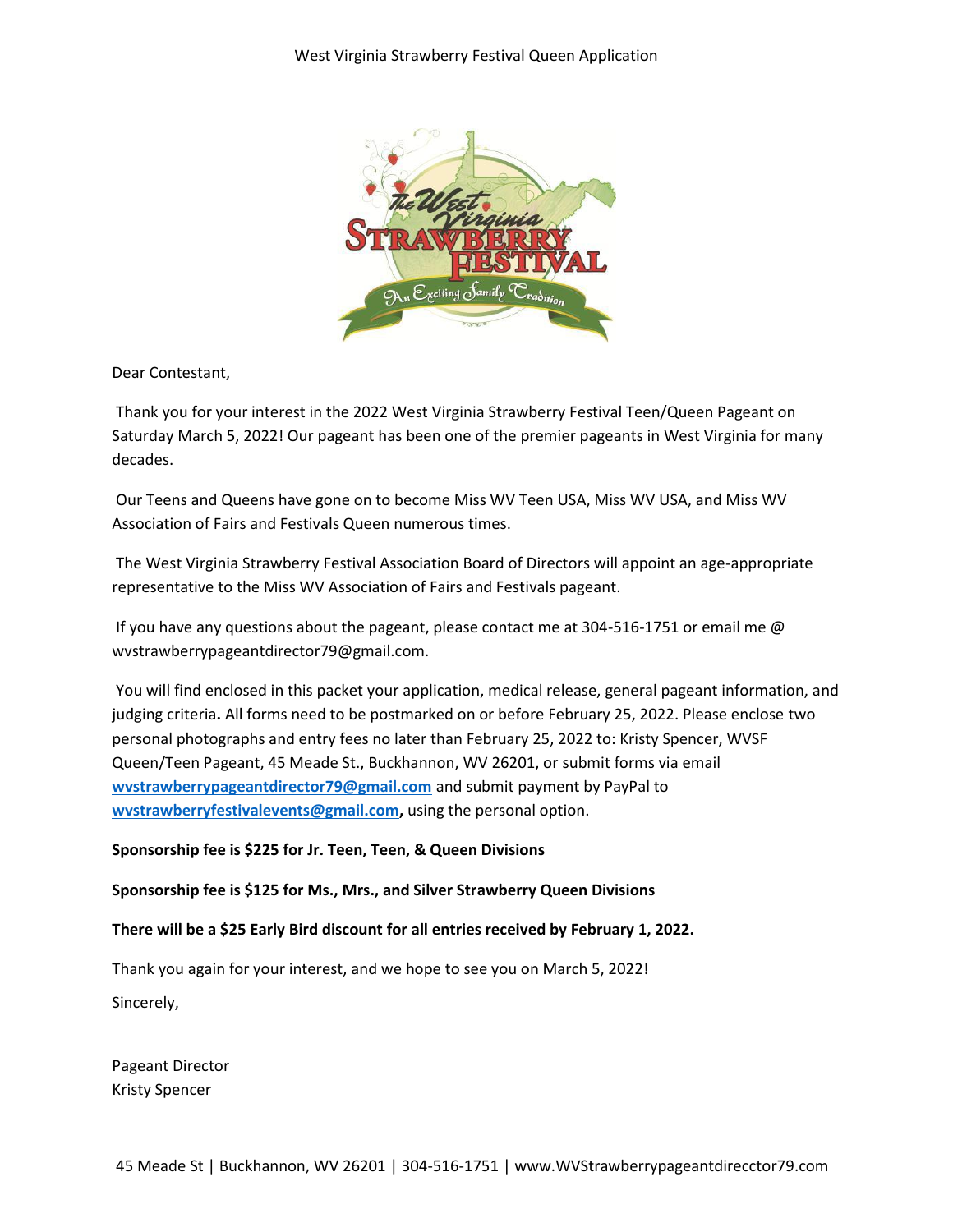

# **General Pageant Information**

### **Age Guidelines**

Junior Teen - Ages 14 to 15 Teen – Ages 16 to 17 Queen - Ages 18 to 24 Ms. – Ages 24 to 55 Mrs. – Ages 18 to 55 Silver Strawberry Queen – 55 and older Age by date of pageant – March 5, 2022

Staff arrangements, catering orders and production details must be made, so we need to know of your commitment to compete as soon as possible. Therefore, we must ask for your non-refundable sponsorship payment, along with your signed Official Entry Form/Contract, Headshot, Medical Release Form and Final Biography Form before the deadline of February 25, 2022. Your complete Sponsorship Fee requirement and can be paid online by using PayPal – [wvstrawberryfestivalevents@gmail.com](mailto:wvstrawberryfestivalevents@gmail.com) and forms can either be emailed to [wvstrawberrypageantdirector79@gmail.com](mailto:wvstrawberrypageantdirector79@gmail.com) or sent to WVSF, Kristy Spencer, Director, 45 Meade St, Buckhannon, WV 26201. You are also welcomed to pay by check, made payable to WVSFA and enclose with paperwork.

Any questions

**wvstrawberrypageantdirector79@gmail.com Pageant Director Kristy Spencer (304) 516-1751**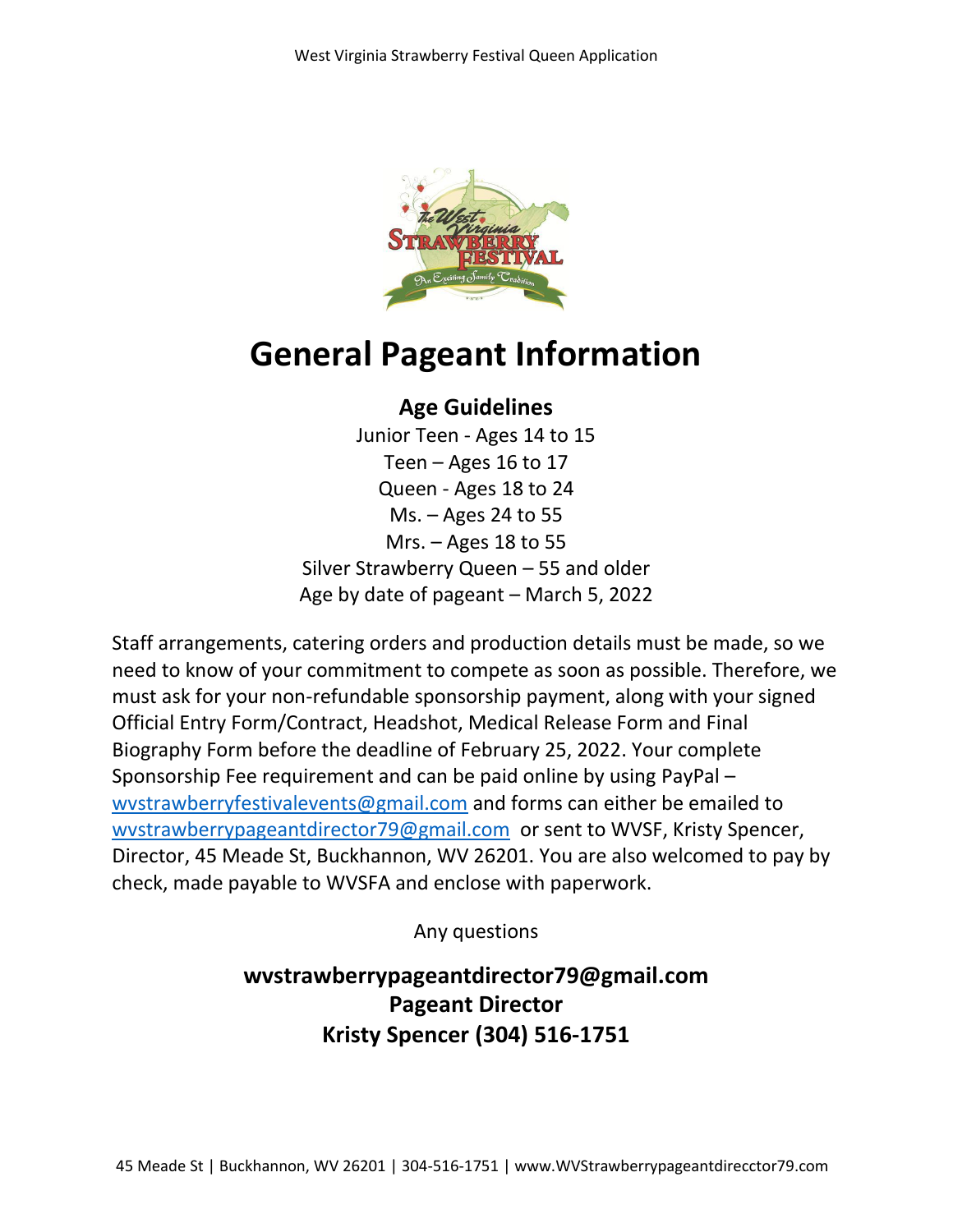## **Judging Criteria & Clothing Info**

**REHEARSALS**: Clothing for rehearsals should be casual. You may wear sweats, jeans, running suits, or whatever you feel comfortable in. Wear comfortable shoes but bring the shoes you will be wearing on stage during actual competition.

**INTERVIEWS:** You will be provided with a t-shirt that you may style with jeans and whatever shoes and accessories you wish. The main color for the shirt will be black. Show us your festival spirit. Teen interviews will be 2 minutes and Queen interviews will be 3 minutes.

**SENSE OF STYLE:** You will need a Sense of Style Competition outfit. Select shoes you will be able to move in. Jewelry should be appropriate and minimal. This outfit will be worn for the on-stage introduction portion of the day. This year we will be celebrating the  $80<sup>th</sup>$  WV Strawberry Festival, the theme is "Strawberry Flashback". Let's have a little fun with this, show us your take on the fashions of the 1980's. Are you a "Material Girl" or a "Princess Diana"?

**EVENING GOWN**: You will need one evening gown. Choose your best color, which looks great on you and will show well on stage. No single detail of the gown, hair, or makeup should garner attention. The overall effect should be you and your style.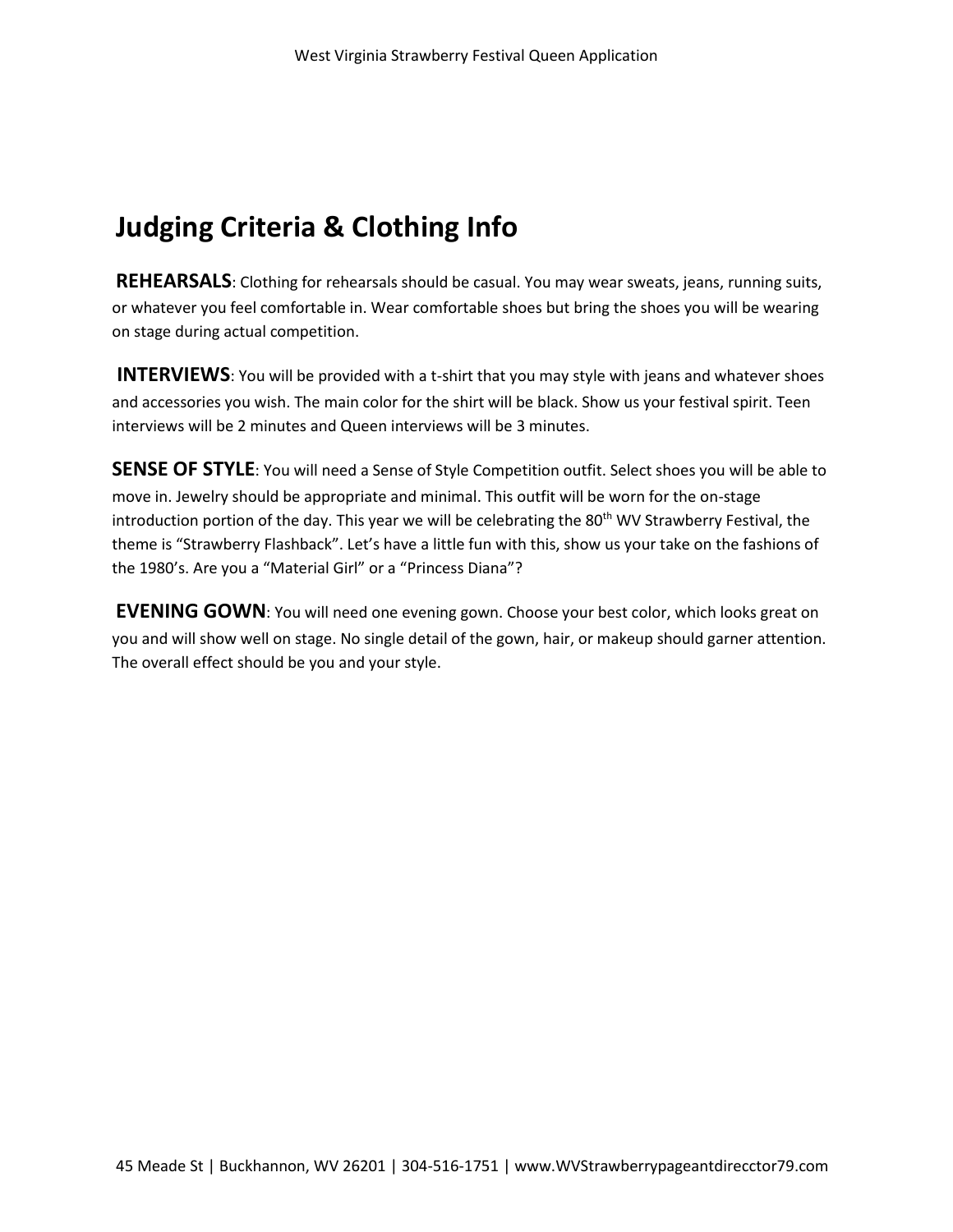| Name                                   |              |     |
|----------------------------------------|--------------|-----|
| <b>Birthdate</b>                       |              |     |
| <b>Mailing Address</b>                 |              |     |
| E-mail                                 |              |     |
| City                                   | <b>State</b> | Zip |
| County                                 | Hometown     |     |
| <b>Home Phone</b>                      |              |     |
| <b>School Phone</b>                    |              |     |
| <b>Business Phone</b>                  |              |     |
| Occupation                             | Employer     |     |
| Height                                 | Weight       |     |
| <b>Hair Color</b>                      | Eye Color    |     |
| <b>Parent's Names</b>                  |              |     |
| <b>Parent's Address</b>                |              |     |
| Parent's Phone                         |              |     |
| <b>Father's Occupation</b>             |              |     |
| <b>Mother's Occupation</b>             |              |     |
| Please list your hometown Newspaper(s) |              |     |
|                                        |              |     |
|                                        |              |     |
|                                        |              |     |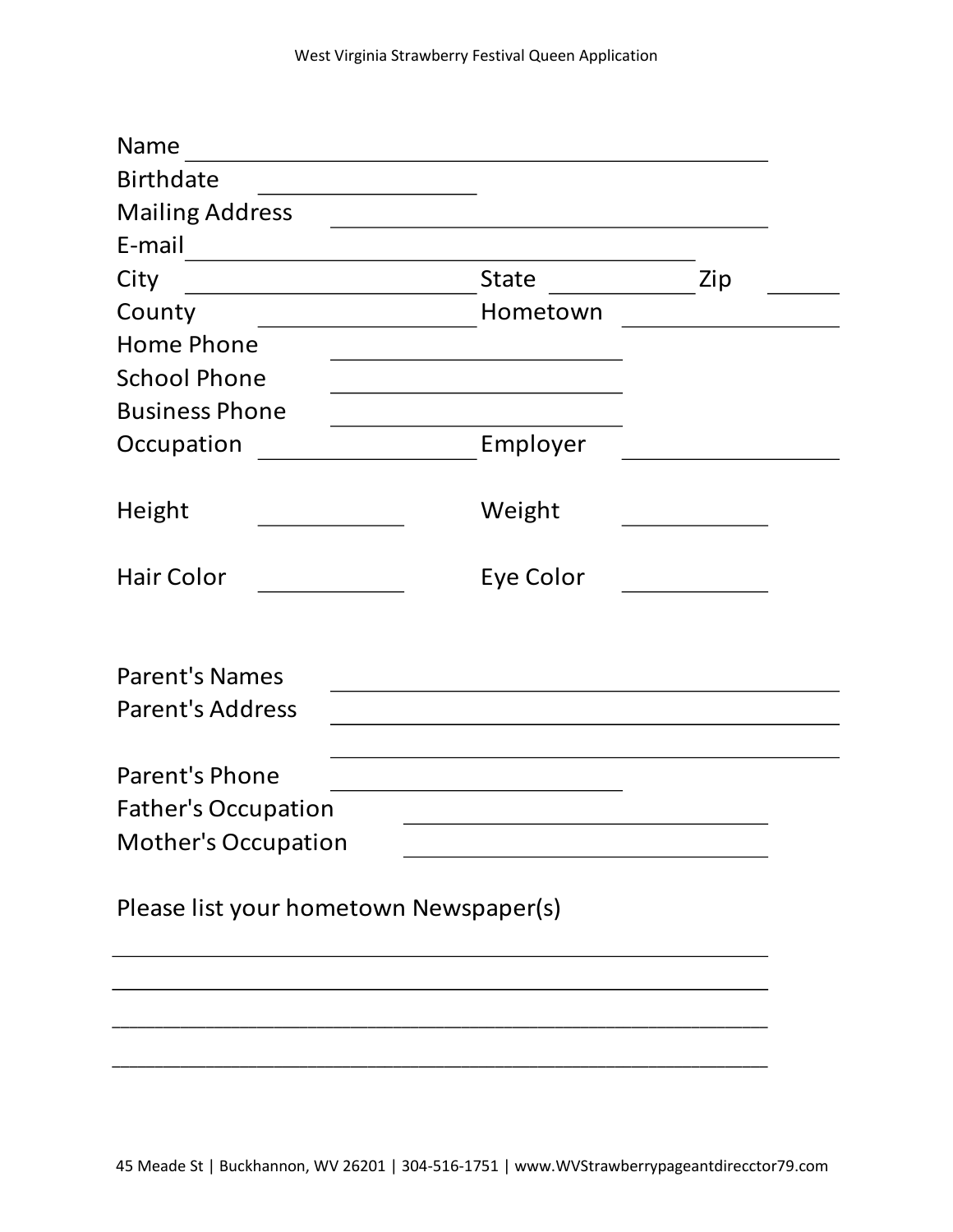| Sponsors                                                                                  |
|-------------------------------------------------------------------------------------------|
| <b>School Attending &amp; Course of Study</b>                                             |
| Personal Information (used for interview questions)<br>Three words that best describe you |
| School and Community Activities (include any awards or honors)                            |
|                                                                                           |
| One strongest talent<br><b>Hobbies</b>                                                    |
| Personal Achievement that you are proud of                                                |
| Most unusual quality                                                                      |
| Social Cause that means the most to you                                                   |
| Most unusal thing you have ever done                                                      |
|                                                                                           |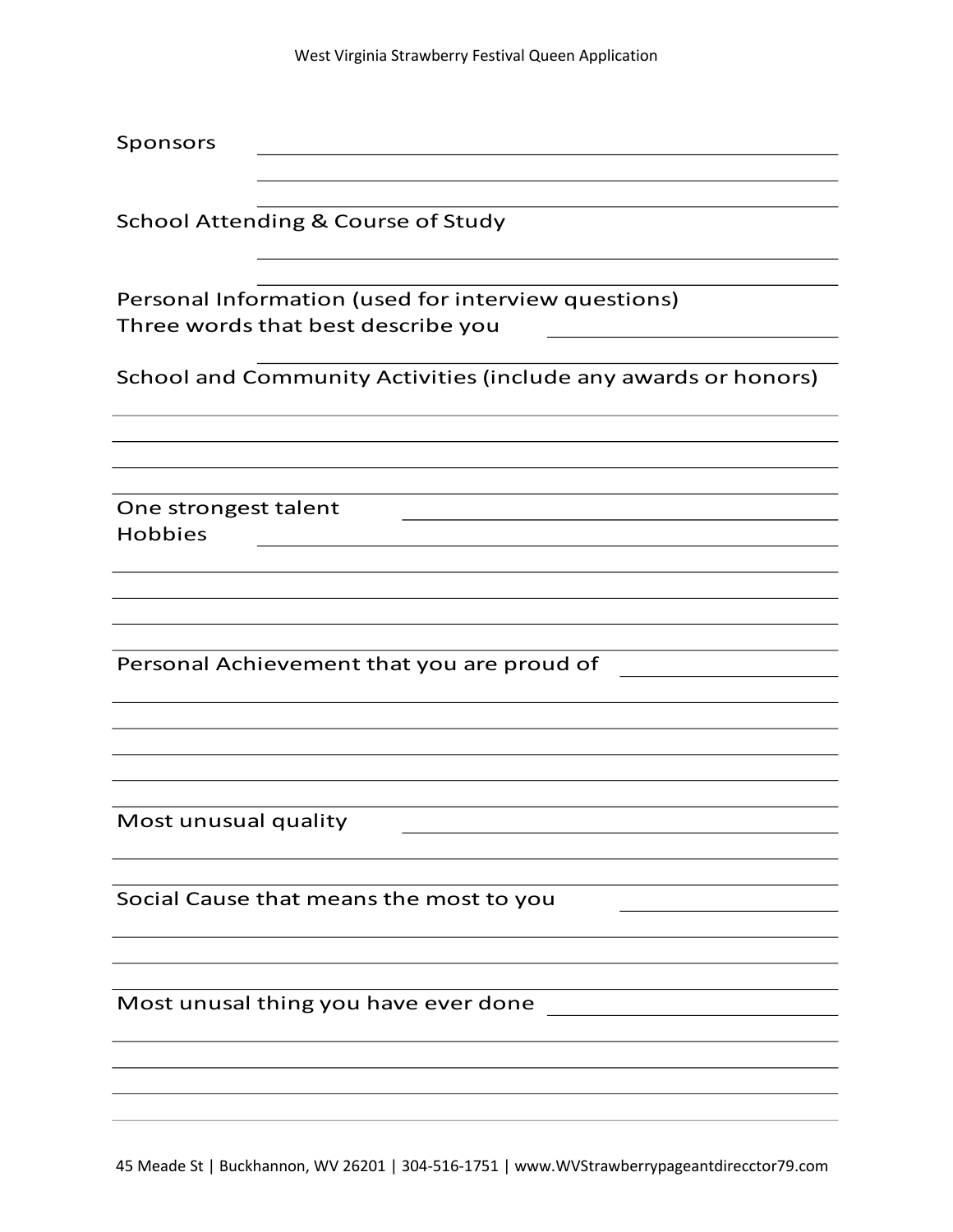| Most vivid childhood memory            |
|----------------------------------------|
|                                        |
|                                        |
|                                        |
| Where do you see yourself in 10 years? |
|                                        |
|                                        |
|                                        |
|                                        |

T- shirt Size \_\_\_\_\_\_\_\_\_\_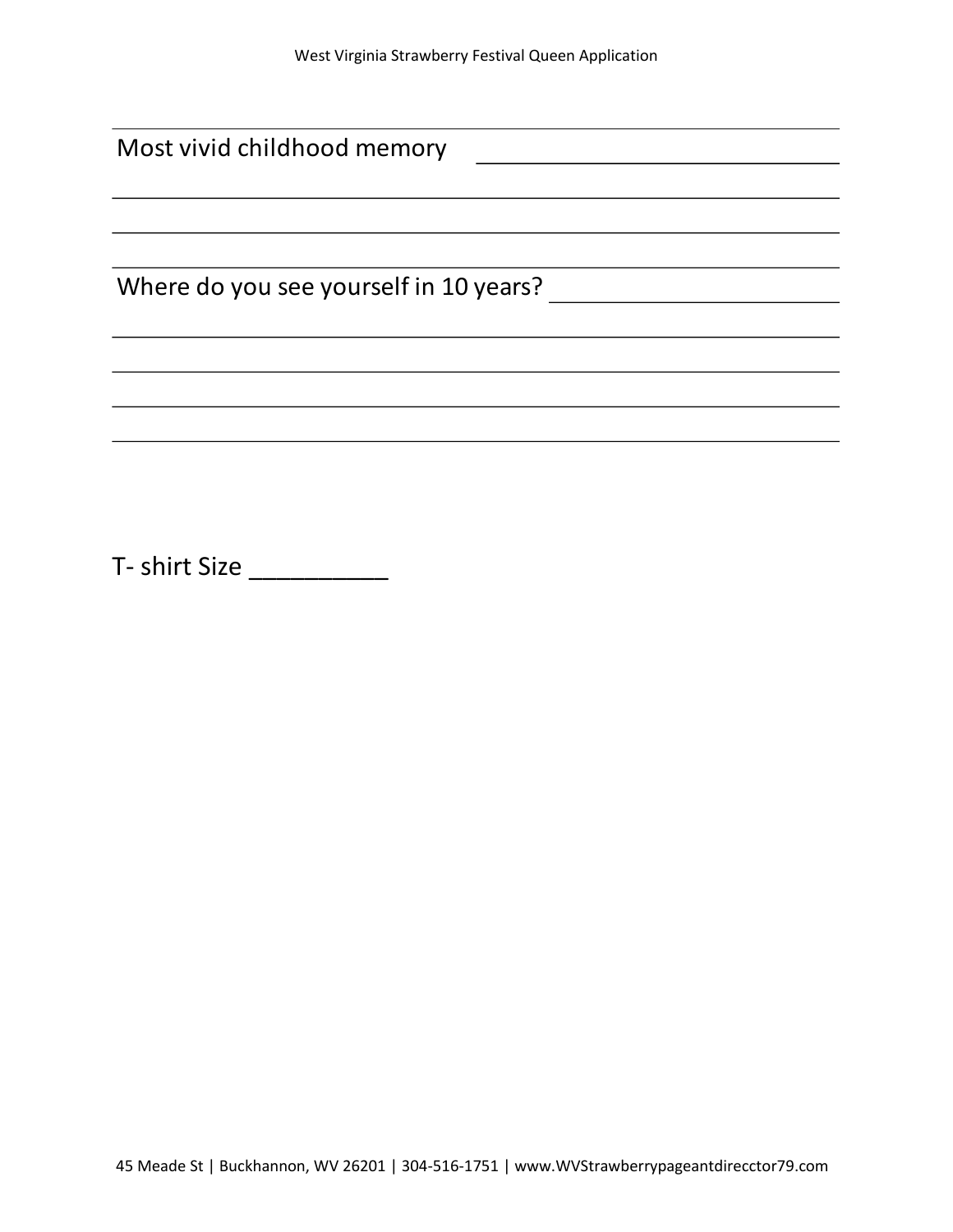### WEST VIRGINIA STRAWBERRY FESTIVAL PAGEANT MEDICAL CERTIFICATE & RELEASE FORM

DELEGATE'S NAME: \_\_\_\_\_\_\_\_\_\_\_\_\_\_\_\_\_\_\_\_\_\_\_\_\_\_\_\_\_\_\_\_\_\_\_\_\_\_\_\_ Cell Phone: \_\_\_\_\_\_\_\_\_\_\_\_\_\_\_\_\_\_\_\_\_\_\_\_\_\_\_\_\_\_\_\_\_\_ EMERGENCY CONTACT: \_\_\_\_\_\_\_\_\_\_\_\_\_\_\_\_\_\_\_\_\_\_\_\_\_\_ Cell Phone: INSURANCE COMPANY: \_\_\_\_\_\_\_\_\_\_\_\_\_\_\_\_\_\_\_\_\_\_\_\_\_\_\_\_\_\_\_\_\_\_\_\_\_\_\_ POLICY NUMBER: \_\_\_\_\_\_\_\_\_\_\_\_\_\_\_\_\_\_\_\_\_\_\_\_\_\_\_\_

I hereby attest to the fact that I am presently in good physical condition and have no known health restrictions, which would limit my active participation in the pageant. Medical Information:

\_\_\_\_\_\_\_\_\_\_\_\_\_\_\_\_\_\_\_\_\_\_\_\_\_\_\_\_\_\_\_\_\_\_\_\_\_\_\_\_\_\_\_\_\_\_\_\_\_\_\_\_\_\_\_\_\_\_\_\_\_\_\_\_\_\_\_\_\_\_\_\_\_\_\_\_\_\_ \_\_\_\_\_\_\_\_\_\_\_\_\_\_\_\_\_\_\_\_\_\_\_\_\_\_\_\_\_\_\_\_\_\_\_\_\_\_\_\_\_\_\_\_\_\_\_\_\_\_\_\_\_\_\_\_\_\_\_\_\_\_\_\_\_\_\_\_\_\_\_\_\_\_\_\_\_\_ \_\_\_\_\_\_\_\_\_\_\_\_\_\_\_\_\_\_\_\_\_\_\_\_\_\_\_\_\_\_\_\_\_\_\_\_\_\_\_\_\_\_\_\_\_\_\_\_\_\_\_\_\_\_\_\_\_\_\_\_\_\_\_\_\_\_\_\_\_\_\_\_\_\_\_\_\_\_

\_\_\_\_\_\_\_\_\_\_\_\_\_\_\_\_\_\_\_\_\_\_\_\_\_\_\_\_\_\_\_\_\_\_\_\_\_\_\_\_\_\_\_\_\_\_\_\_\_\_\_\_\_\_\_\_\_\_\_\_\_\_\_\_\_\_\_\_\_\_\_\_\_\_\_\_\_\_ \_\_\_\_\_\_\_\_\_\_\_\_\_\_\_\_\_\_\_\_\_\_\_\_\_\_\_\_\_\_\_\_\_\_\_\_\_\_\_\_\_\_\_\_\_\_\_\_\_\_\_\_\_\_\_\_\_\_\_\_\_\_\_\_\_\_\_\_\_\_\_\_\_\_\_\_\_\_

List any ongoing medical conditions for which you are currently being treated or taking medication:

List any medication you are currently taking:

\_\_\_\_\_\_\_\_\_\_\_\_\_\_\_\_\_\_\_\_\_\_\_\_\_\_\_\_\_\_\_\_\_\_\_\_\_\_\_\_\_\_\_\_\_\_\_\_\_\_\_\_\_\_\_\_\_\_\_\_\_\_\_\_\_\_\_\_\_\_\_\_\_\_\_\_\_\_ List any allergies to medications (e.g. penicillin)

Do you have any of the following conditions: (check only if applicable) Epilepsy Diabetes \_\_\_\_\_\_\_\_\_\_ Asthma \_\_\_\_\_\_\_\_\_\_ High Blood Pressure \_\_\_\_\_\_\_\_\_\_ Other (please  $specify)$ 

PARENTAL/DELEGATE CONSENT FOR MEDICAL DIAGNOSIS, TREATMENT, BILLING OF INSURANCE AND RELEASE OF LIABILITY (Parental signature needed for minors and delegates who are on their parents Insurance) I (we) hereby consent to allow WV Strawberry Festival, and staff to select <sup>a</sup> hospital, clinic, or other medical facility that shall be authorized to diagnose and treat:

for any medical problem that may occur during her stay at the WV STRAWBERRY FESTIVAL Pageant. In addition, I (we) hereby give permission to those granting services to bill our Insurance Company listed for any and all services listed. I (we) agree that by participating: 1. There are inherent risks of injury. 2. I (we) knowingly assume those risks and agree to indemnify and hold harmless, the WV Strawberry Festival Association for all injuries sustained, excep<sup>t</sup> those caused by the producer's sole negligence.

\_\_\_\_\_\_\_\_\_\_\_\_\_\_\_\_\_\_\_\_\_\_\_\_\_\_\_\_\_\_\_\_\_\_\_ \_\_\_\_\_\_\_\_\_\_\_\_\_\_\_\_\_\_\_\_\_\_\_\_\_\_\_\_\_\_\_

\_\_\_\_\_\_\_\_\_\_\_\_\_\_\_\_\_\_\_\_\_\_\_\_\_\_\_\_\_\_\_\_\_\_\_ \_\_\_\_\_\_\_\_\_\_\_\_\_\_\_\_\_\_\_\_\_\_\_\_\_\_\_\_\_\_\_\_

Print contestant's name<br>
Print Parent/Guardian's name Date

Contestant's Signature **Parent's Signature** Parent's Signature